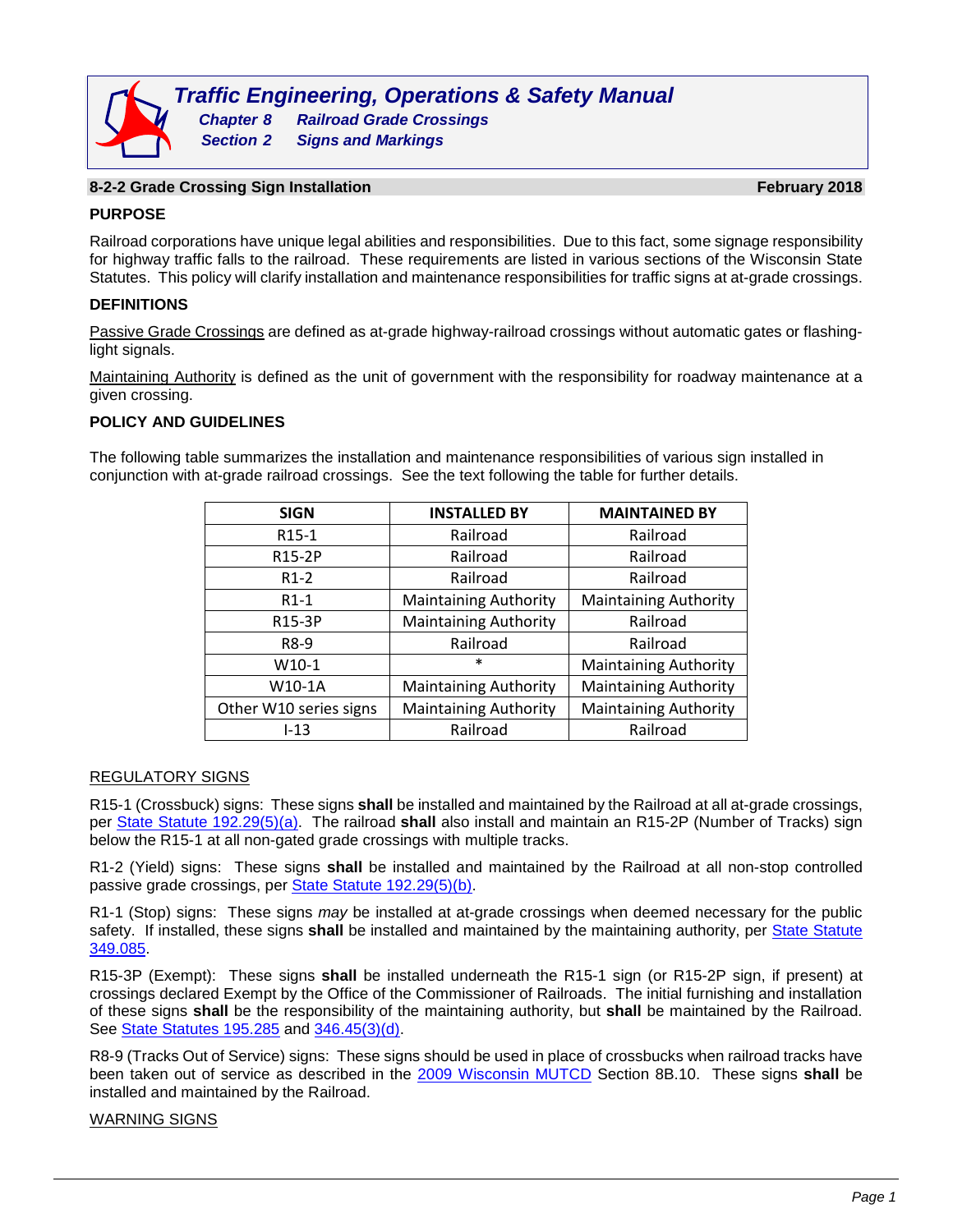\*W10-1 (Grade Crossing Advance Warning) sign: These signs **shall** be installed at all at-grade highway crossings, unless specifically not required in the [2009 Wisconsin MUTCD](http://wisconsindot.gov/Pages/doing-bus/local-gov/traffic-ops/manuals-and-standards/wmutcd/wmutcd.aspx) Section 8B.06. When used, these signs (and any needed replacements) **shall** be furnished, upon request, by the Railroad for at-grade crossings of county or township maintained roadways, and by the maintaining authority for at-grade crossings of state, city, or village maintained roadways. These signs **shall** be installed by the maintaining authority. See [State Statute 195.286\(1\).](http://docs.legis.wisconsin.gov/statutes/statutes/195/286/1)

W10-1A (Exempt) sign: These signs **shall** be installed underneath the W10-1 sign at crossings declared Exempt by the Office of the Commissioner of Railroads. These signs **shall** be installed and maintained by the maintaining authority. See [State Statutes 195.285](http://docs.legis.wisconsin.gov/statutes/statutes/195/285) and [346.45\(3\)\(d\).](http://docs.legis.wisconsin.gov/statutes/statutes/346/VII/45/3/d)

All other W10 series signs – If used, these signs **shall** be installed and maintained by the maintaining authority.

## OTHER SIGNS

I-13 (Emergency Notification Sign): These signs **shall** be installed and maintained by the Railroad at all at-grade highway crossings. These signs **shall** also be installed by the Railroad at all private at-grade crossings, by request of the landowner, per [State Statute 192.29\(6\).](http://docs.legis.wisconsin.gov/statutes/statutes/192/29/6)

### **8-2-29 Dynamic Envelope Markings November 2015**

# **PURPOSE**

The MUTCD Section [8B.29](http://wisconsindot.gov/dtsdManuals/traffic-ops/manuals-and-standards/mutcd-ch08.pdf) defines dynamic envelope pavement markings as a 4-inch solid white line, placed parallel to and 6 feet away from the nearest rail of an at-grade crossing. The MUTCD further defines a supplemental marking consisting of 12-inch solid white lines, placed at a 45-degree angle and 5 foot spacing between the 4-inch solid lines. This policy will define when a dynamic envelope pavement marking installation *may* be desirable.

# **POLICY AND GUIDELINES**

Between the 4-inch parallel lines, dynamic envelope markings fully cover 20 percent of the driving surface. This broad coverage area presents a potential safety hazard to bicycles and motorcyclists, as pavement marking material offers significantly less surface friction than unmarked pavement. In addition, this large amount of marking creates a maintenance issue for the department. For these reasons, the following policies **shall** apply to dynamic envelope marking installations on state maintained roadways:

- 1. Dynamic envelope pavement markings **shall not** be permanently installed on state maintained roadways. They **shall** only be used at at-grade crossings along detours of State, US, or Interstate highways on non-state maintained roadways.
- 2. Dynamic envelope pavement markings **shall not** be installed without prior approval from DTIM Rails and Harbors Section.
- 3. If used, dynamic envelope markings **shall** conform to the attached details (Figures 1-7).
- 4. Dynamic envelope markings **shall** be supplemented by appropriate signs, such as R8-8 DO NOT STOP ON TRACKS or W10-11-A Storage Space sign.
- 5. If installed along a detour route, the markings **shall** be either temporary paint or temporary epoxy. After construction, the department will not remove the markings. The maintaining authority of the roadway *may* remove the markings, maintain the markings, or allow the markings to fade away.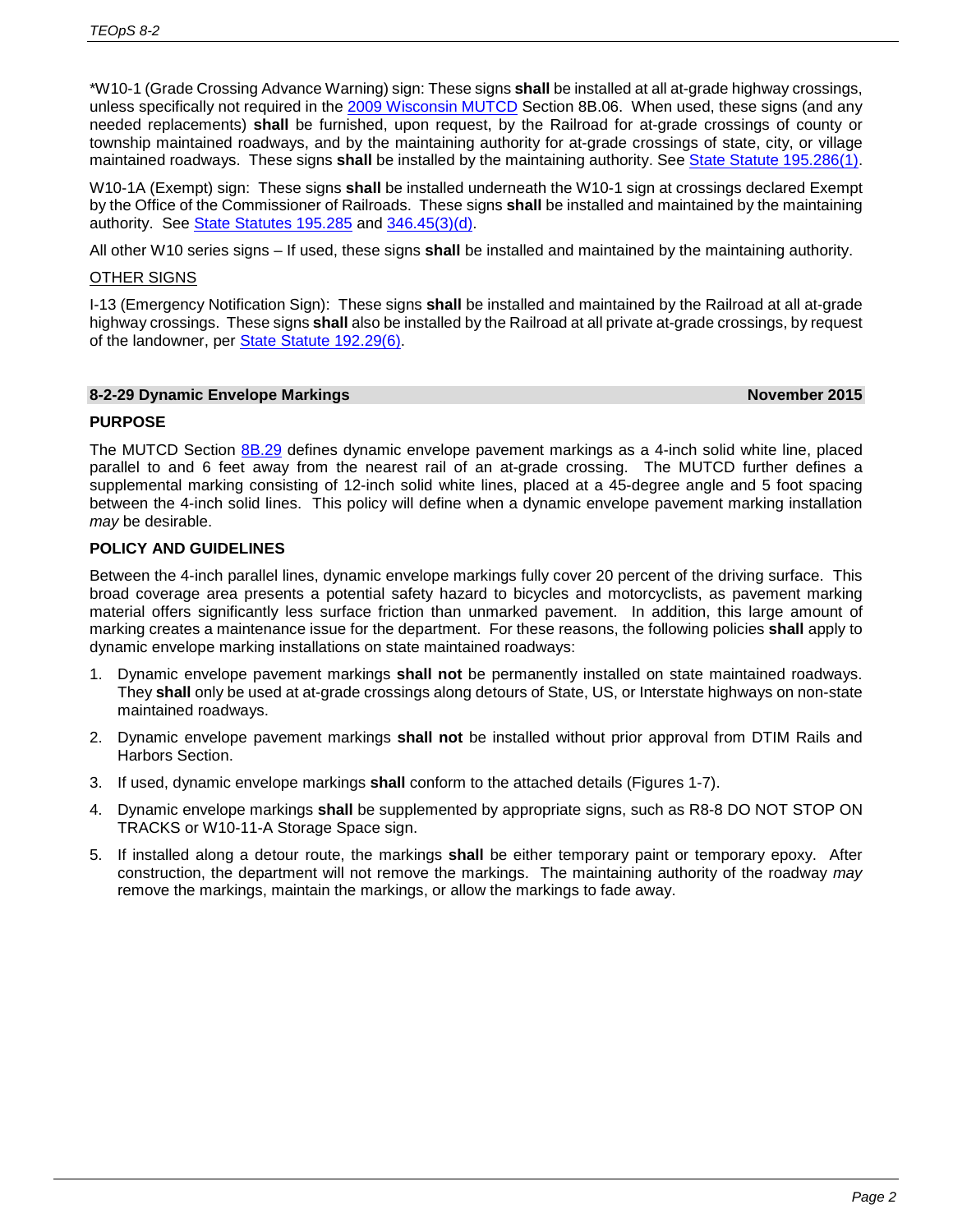

FIG. 3 RHF SKEW DYNAMIC ENVELOPE MARKING

FIG. 4 90° CROSSING SUPPLEMENTAL DYNAMIC ENVELOPE MARKING